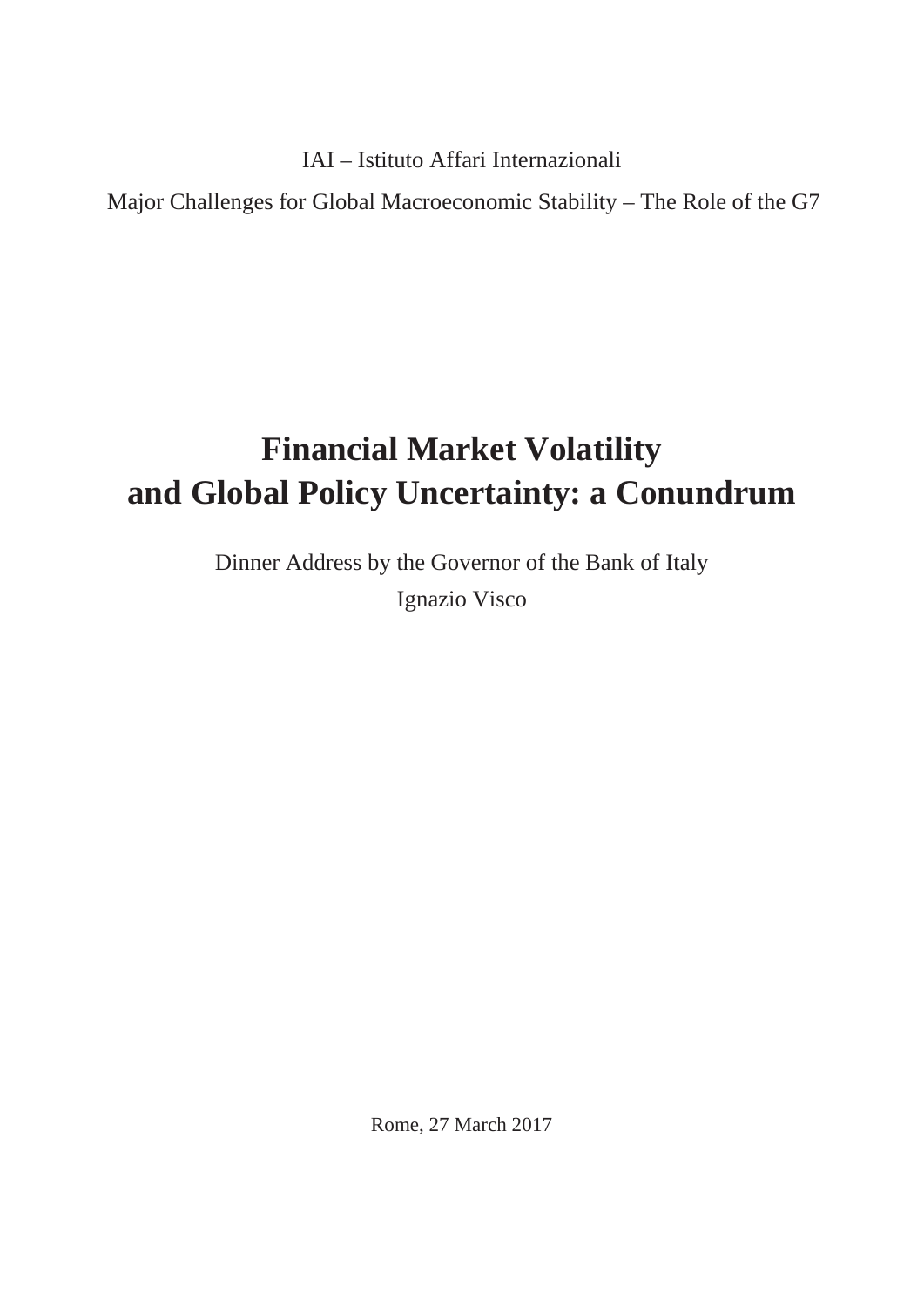After the turnaround that has been observed since the second half of 2016, there are encouraging signs that the global economy is continuing to gain positive growth momentum. Overall, financial market developments have been and continue to be favourable. The positive tone associated with widespread gains in stock markets, including in bank equities, and with higher longterm interest rates, also following the increase in market-based inflation expectations, has been accompanied by persistently low levels of financial market volatility.

In the same period, however, there has been a sharp rise in global policy uncertainty. This is a cause for concern: there is ample empirical support for the claim that economic policy uncertainty – if persistent – dampens economic activity and trade as well. Although the positive tone and low financial market volatility provide some comfort, we should be aware of the fact that economic policy uncertainty measures – with all the caveats that apply to news-based approaches – may capture longer-term concerns only partly correlated with perceptions of the short-term macroeconomic outlook on which financial markets tend to focus.

Rising policy uncertainty is clearly linked to the substantial changes that have occurred in the international political landscape in recent months. The unexpected outcome of the referendum on the United Kingdom's exit from the European Union has thrown a spotlight on the risk of a regression in the process of European integration. Much has been said about the difficulties and uncertainties of the Brexit negotiations. At the same time, nationalist and populist movements are on the rise in many countries within the Union, while political instability and tensions in nearby regions are high.

This year the number of refugees seeking political asylum could rise to new record highs: there is no need to stress the urgency of the migration problem, which concerns virtually all European countries, and some – like Italy − more than others. Indeed, in recent years it seems that a divide has emerged within the European Union on crucial issues such as the approach to migration inflows and the prospects for a unified defence policy. Last Saturday, the Declaration of European leaders on the occasion of the 60<sup>th</sup> anniversary of the Treaties of Rome pointed to a renovated sense of unity. But we cannot underestimate the risk of costly political paralysis in a year with a number of critical upcoming elections at a time when the challenges we face could not be more difficult.

Even if the recovery seems to be gaining momentum, the legacies of the crisis – most notably in the labour market and in the banking sector − are still weighing on the economy. All this looms over a European construction that is largely incomplete. We still need to take decisive steps to complete the banking union. The functioning of the Economic and Monetary Union is hampered by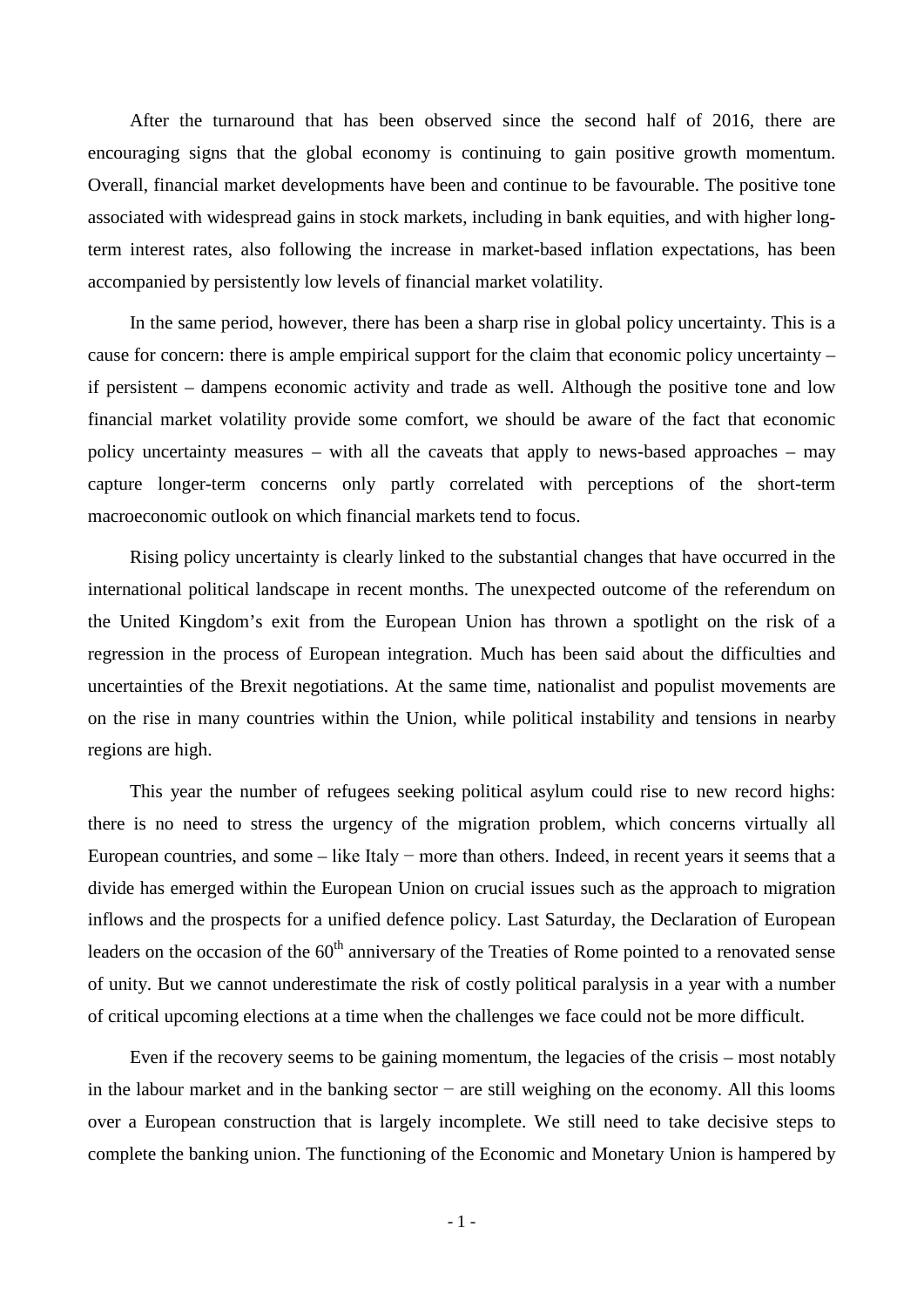the lack of a common fiscal policy. Needed progress in these areas is complicated by a decline in mutual trust between countries and by the growing general dissatisfaction of the people with European institutions.

On the other side of the Atlantic, the new US administration is sending conflicting signals on a number of key issues. The details of the next fiscal package are yet to be defined. While the prospect of fiscal expansion may be boosting the business climate, this could have pro-cyclical effects at a time when the economy is almost at full employment. The new administration's stance on financial regulation is also not yet clear, but there is good reason to believe that a wave of regulatory easing, coupled with an expansionary budgetary policy, could lead the Federal Reserve to undertake a less gradual normalization of the monetary stance so as to avoid fostering imbalances such as those observed in the years immediately prior to the financial crisis.

If this proves to be the case, there could be negative international financial spillovers. But the most widespread concern is probably related to the US administration's stated intention of slowing down or even reversing the process of trade liberalization, which could trigger retaliation by other countries, with negative repercussions on productivity and growth worldwide.

Thus, as a result of these global developments, we are now seeing a very sharp increase in economic policy uncertainty in all the main advanced countries. During the first two months of 2017, the most often cited policy uncertainty index (the one developed by Scott Baker, Nicholas Bloom, and Steven Davis) reached its highest points since January 1997, the start of its time series, for both the global economy and the euro area. For the euro area, the index has been on the rise since mid-2014; its most recent movements largely reflect the upcoming elections in France and Germany. The index for the United States has reached its highest level in five years due to the key contribution of two categories: fiscal policy uncertainty and, especially, trade policy uncertainty.

It is well-known that economic uncertainty is a strongly countercyclical variable: it usually increases during recessions and decreases during economic expansions. Many studies, however, have shown that uncertainty is not just the consequence of the business cycle but is also one of its key drivers. Elevated uncertainty affects economic activity through two main channels. First, it weakens aggregate demand, as households postpone consumption decisions and increase precautionary savings, while businesses delay investment and hiring plans. Second, it hampers aggregate supply: by delaying investment and hiring, in fact, the quality and quantity of physical capital diminishes, while the process of reallocation of workers from less to more efficient firms – which is responsible for the highest share of productivity growth – freezes, causing a slowdown in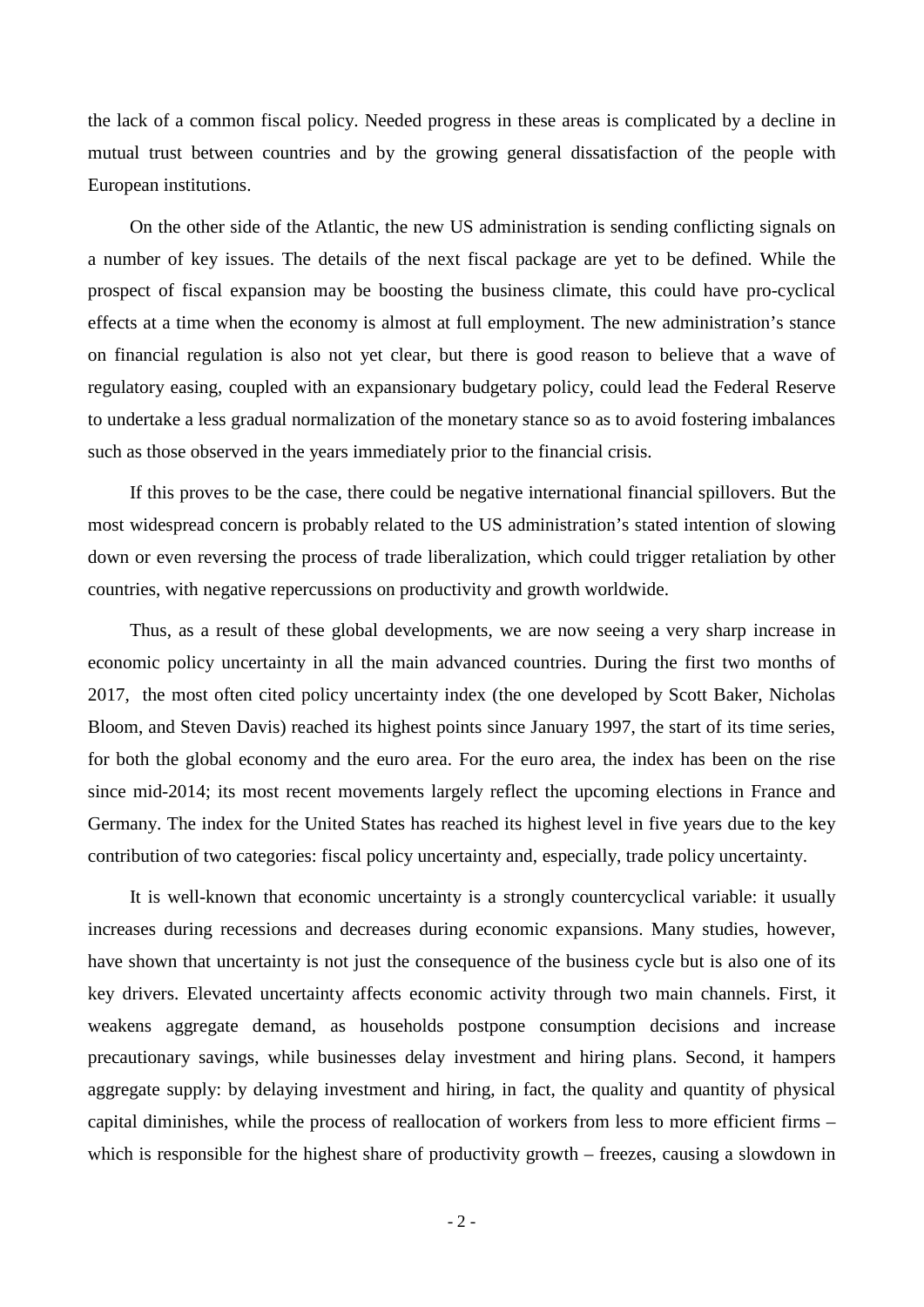productivity. Indeed, in Italy uncertainty has been a sizeable drag on investment growth, not only during the global financial crisis but also in its aftermath, thus being one of the main factors behind the lagging recovery of the Italian economy.

Notwithstanding a sharp increase in economic policy uncertainty, growth in the euro area has recently improved. This is to some extent surprising. While some analysts have argued that what really matters is financial uncertainty, which is currently low, as I have pointed out, evidence for the United States shows that economic policy uncertainty negatively affects employment and industrial production even when financial uncertainty is taken into account. My personal view on why high policy uncertainty seems to have had only a limited effect in the euro area in recent months is that its negative impact was successfully countered by the strongly expansionary monetary measures implemented by the ECB.

Indeed over the last few years the euro area has faced a very challenging environment. Downward risks to price stability increased sharply after mid-2014: as inflation fell, economic activity lost traction and monetary and credit dynamics remained weak. There was a material risk of expectations de-anchoring from levels consistent with price stability, as long-term expectations reached historical lows. In an environment of high levels of public and private debt, activating 'debt-deflation mechanisms' would have had very serious effects on the economy.

To combat these risks, the ECB Governing Council adopted a bold set of conventional and unconventional monetary policy measures. Official interest rates were progressively cut to zero on our main refinancing operations and to negative values (currently -0.40 per cent) on the deposit facility for banks, representing the truly 'non-conventional' element of our monetary policy. A very substantial asset purchase programme was then put into place, following the example of other central banks. (I would like to point out that – although this is a new approach for the euro area and is very broad and comprehensive, involving purchases of asset-back securities, covered and corporate bonds, and public sector securities in particular – this measure is not revolutionary for monetary policy: it certainly would have been regarded as 'conventional' in the 1960s and 1970s given the emphasis on changes in the composition of private sector balance sheets that prevailed at that time both in policy-making and in academic works on the transmission mechanism of monetary policy). Finally, we launched two series of 'targeted' long-term refinancing operations with conditions that rewarded banks for providing more credit to the economy.

The impact of the overall package has been considerable. Our purchases have significantly reduced yields in the market segments where we have intervened and, through the portfolio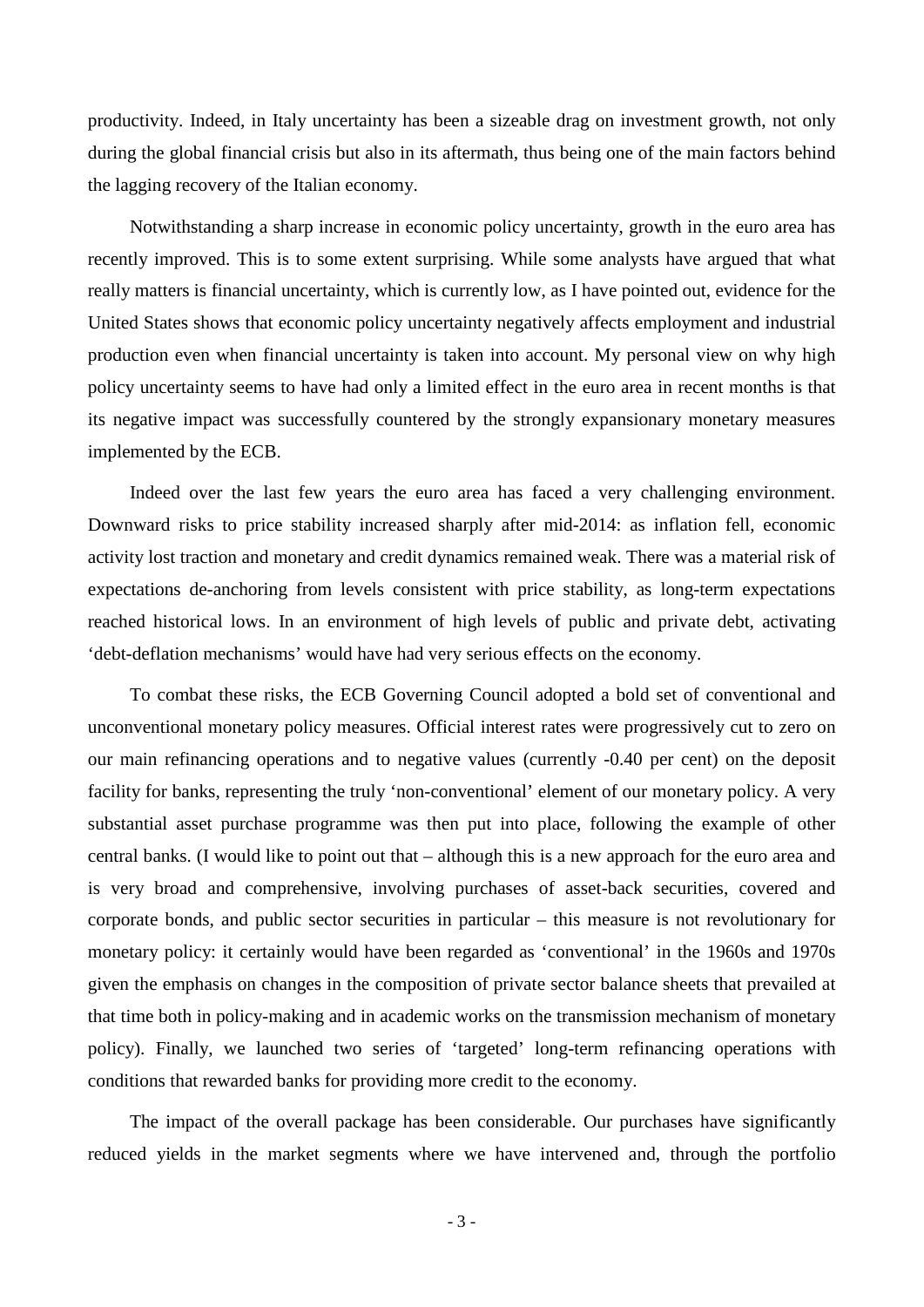rebalancing channel, they have also bolstered the prices of a wider range of financial assets, with a positive impact on household consumption through the wealth effect and on business investment through the fall in the cost of capital. Credit supply conditions have gradually eased. The cost of loans to the economy has fallen to historical lows and financial fragmentation in the euro area has lessened. The combination of the decline in returns on fixed-income securities associated with our purchases and the reward system attached to our targeted refinancing operations has spurred the supply of credit to firms and households.

The significant improvement in financial conditions has gradually affected the economic outlook. Deflation risks have disappeared: according to the distribution of inflation expectations based on option prices, the probability of deflation, after reaching a peak of around 30 per cent in early 2015, has returned to levels very close to zero. Market and survey-based expectations on inflation in the short- and the long-term are recovering from the very low levels observed in the last two years; economic expansion is firming and broadening, mainly reflecting the recovery in investment and consumption and rising employment. Headline inflation has also increased, although largely on account of its most volatile components, like energy and unprocessed food prices.

Since underlying inflationary pressures continue to remain subdued and are expected to rise only gradually over the medium term, the Governing Council of the ECB is maintaining the very favourable financing conditions that are necessary to secure a durable, self-sustained and broadlybased convergence of inflation rates towards our price stability objective.

Notwithstanding the overall positive assessment of the effects of our actions, we are aware that prolonged recourse to a bold set of measures might have unintended consequences and that the potential repercussions for specific sectors of the financial system certainly should not be ignored. As far as the impact of low interest rates on bank profitability is concerned, low short-term interest rates can depress bank margins because, for many types of deposits, banks are reluctant to lower deposit rates, especially below zero. Moreover, since banks transform short-term liabilities into longer-term assets, a flattening of the yield curve depresses the net interest margin. This implies that banks with a higher share of retail deposits, floating rate loans and a large maturity mismatch may suffer more from low interest rates. In the current environment, this effect could be particularly problematic for those banks that are not in a sound financial position and have to manage large amounts of non-performing loans.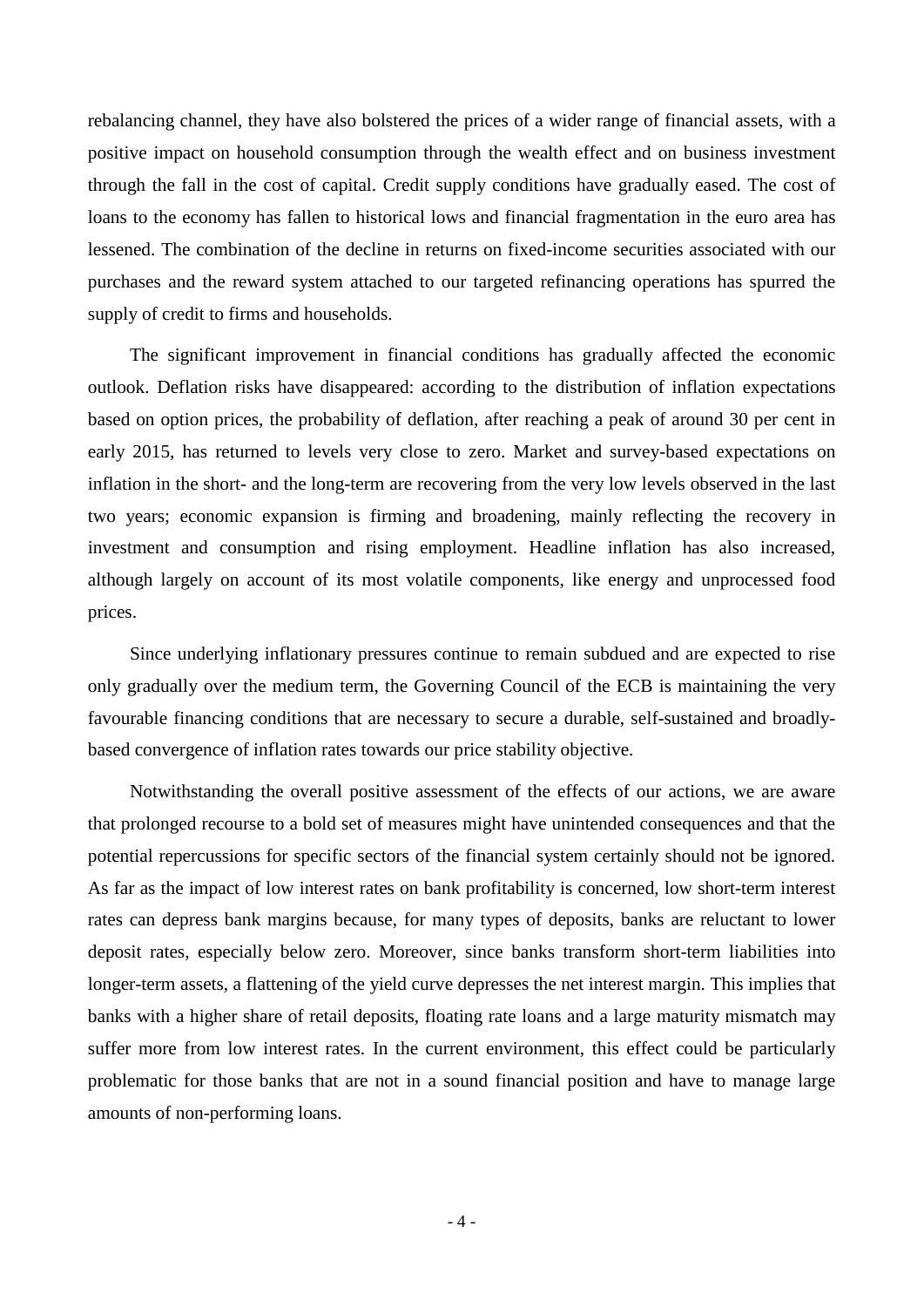Our evidence suggests that the impact of monetary policy measures on bank profitability has been in general contained: they have led to higher asset valuations and, more importantly, have supported economic activity and enhanced lending. To achieve a long-lasting return to higher profitability and contribute efficiently to financing the economy, banks also need to make further progress in containing costs, upgrading technologies, and streamlining their organization and branch networks.

In evaluating the possible side effects of our unconventional monetary policy measures, we also carefully consider the risks to asset prices. To date, we do not see signs that our purchases are causing generalized imbalances. Financial assets and property prices in the area as a whole do not appear under pressure and credit growth is still weak. Furthermore, when discussing financial imbalances, I believe that it is important to bear in mind that, in the euro area, the primary objective of monetary policy is to maintain price stability and that, should any threat to financial stability materialize, macro-prudential measures should be used instead to limit the accumulation of systemic risks and to smooth the financial cycle in particular sectors or geographical areas.

While monetary policy has been successful in warding off a deflation trap and no negative side effects have emerged so far, monetary policy cannot remain 'the only game in town'. Aggregate demand in the euro area must be supported by fiscal policy, wherever and however possible. At the same time, potential growth must be reinforced through the adoption of appropriate reforms to foster technological progress and strengthen human capital.

This said, the divergence between economic policy uncertainty measures and financial market volatility is something that should not be ignored, in Europe as well as in the United States. The former indicator is high precisely because of doubts associated with factors other than the monetary policy stance, and the latter is low precisely because this stance has delivered the necessary shortterm conditions for a cyclical revival of economic activity. But as rising economic policy uncertainty points towards the severe risks that the political and economic environments will face down the road, low financial volatility may suggest that markets are overly optimistic about the medium-term outlook and underestimate the risks, including political ones.

Eventually, either economic policy uncertainty will recede or an increase in financial volatility will produce (possibly very) negative headwinds for the global economy. Obviously, this will hinge on policy decisions and their crucial effects on trade, investment and growth. But we should be aware that the challenges we are facing on the domestic front are not the only ones confronting us. Indeed, as Tommaso Padoa-Schioppa observed at the height of the financial crisis, "one way in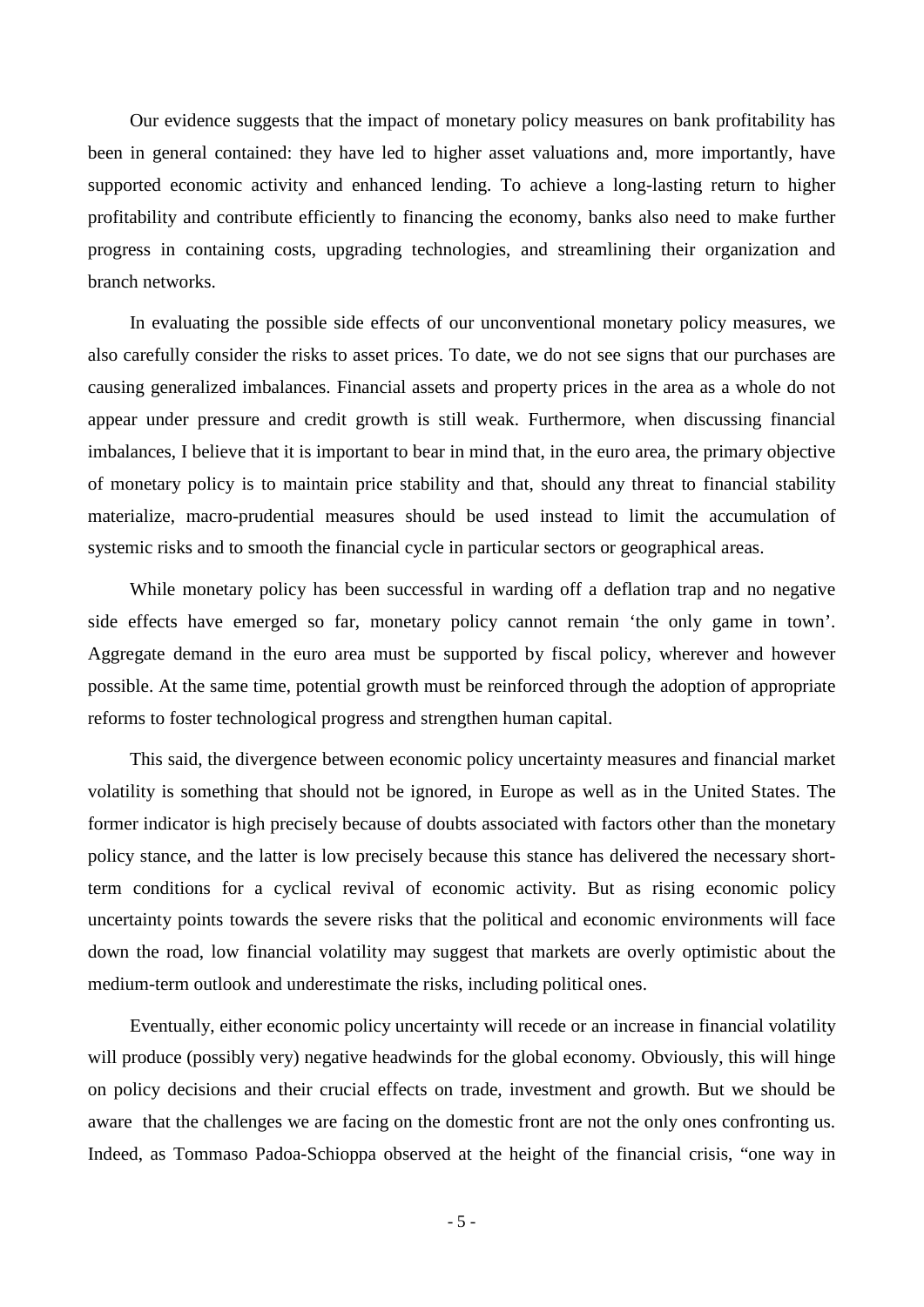which domestic policy may lose credibility is by continuing to feed the illusion that national governments can address issues – like climate change, energy, security, immigration, finance – that are no longer national, but that increasingly have a global dimension".

But how can countries manage to cooperate? On the one hand, we have cooperation forums like the G7 and the G20. The joint statements of these groups are highly visible and tend to have a strong impact on the media and the markets. Think, for example, of the attention paid to the communiqué of the G20 two weeks ago and, in particular, to the absence of the standard reference to the need to combat trade protectionism.

After the 'coordination honeymoon' that led to the Plaza and Louvre Accords in 1985-87, for reasons that would be too long to discuss here, concerted actions by governments and central banks have been rather sporadic. It is obvious that policy coordination implies facing trade-offs and accepting that we must incur some losses in exchange for well-identified and notable gains. Still, behind the losses lay real interests, with all the difficulties entailed in identifying and possibly compensating for them. Indeed I believe that much of the emphasis put on 'cooperation' serves to highlight the problems faced in effectively coordinating policy. Policy coordination at the G20 level, for example, temporarily garnered high visibility at the height of the global crisis, but has subsequently produced mixed results at best.

On the other hand, there are forums where cooperation occurs in a more informal setting, usually focusing on more technical matters. One example is the regular meetings of central bank governors in Basel, where a frank exchange of views takes place on issues regarding monetary policies and financial stability. Another example is the peer reviews of individual countries' policies on the basis of comparative evidence, such as those conducted at the OECD and in G20 sub-groups. By sharing their experiences, national authorities can find better ways to deal with policy challenges, including those arising from technological, social and economic transformations.

I believe that, for the time being, as the new US administration searches for a way to interact and cooperate with other countries, this type of flexible cooperation is the only way to go. However, to cooperate effectively, we must also be wary of a long-held misconception that has appeared again in some recent public statements: that international economic relations and free trade are essentially a zero-sum game, where a country can only gain at the expense of others. The opposite view that free trade, in particular, is mutually beneficial is not a blind act of faith by economists, but is based on logic and overwhelming evidence, and has survived centuries of deep scrutiny. As a matter of fact, trade integration has been a powerful engine of economic growth at the world level over the